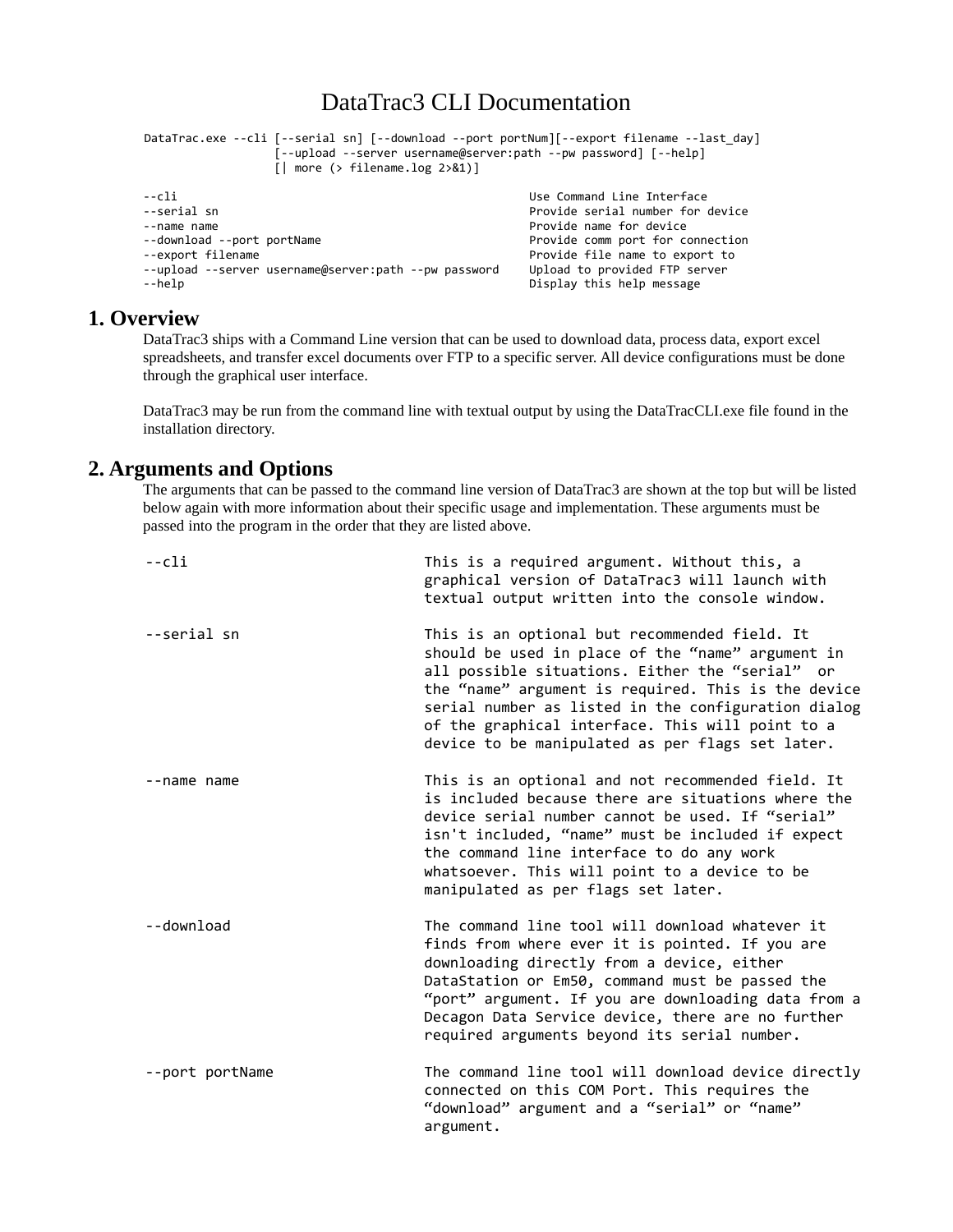| --export filename               | The command line tool will export the device<br>information tied to the "serial" or "name"<br>argument. This will export an Excel spreadsheet<br>that is the same as a table exported by the<br>graphical interface. This filename must have ".xls"<br>attached to the filename being passed in or Windows<br>Office may have trouble identifying the file for<br>easy reading.                                                                       |
|---------------------------------|-------------------------------------------------------------------------------------------------------------------------------------------------------------------------------------------------------------------------------------------------------------------------------------------------------------------------------------------------------------------------------------------------------------------------------------------------------|
| --last_day                      | The last day flag is optional and will only export<br>the last 24 hours of logged data for the selected<br>logger.                                                                                                                                                                                                                                                                                                                                    |
| -upload                         | Sets flag to upload generated Excel file to an FTP<br>server of the users choosing.                                                                                                                                                                                                                                                                                                                                                                   |
| --server username@server:path   | Store exported Excel file on "server" at "path" as<br>"username" where "username" exists on "server" and<br>has permission to write at "path"                                                                                                                                                                                                                                                                                                         |
| --pw password                   | This is the password required for user access to<br>the FTP server passed in the "server" argument.<br>This is required if there is a password on the FTP<br>server, which is a good practice to have.                                                                                                                                                                                                                                                |
| --help                          | Displays the text at the top of the documentation,<br>information about how to use the command line<br>interface.                                                                                                                                                                                                                                                                                                                                     |
| more $($ >filename.log $2>81$ ) | The "more" option is a redirect of the output. With<br>only "  more" output is directed to the console. If<br>you include the ">filename.log 2>&1", which is<br>optional, the output for the current execution is<br>written to "filename.log", which can be changed as<br>needed. These are the default behaviors of DOS<br>which are documented here for convenience. For more<br>about file redirection, please see official DOS<br>documentation. |

## **3. Scheduling**

You may schedule the DataTrac3 Command Line Interface, on Windows, through the use of a scheduler. A scheduler executes specific programs at specific times as configured by the user of the system. To do this, we recommend you save you commands and their arguments as a batch file to be executed by the windows shell scripting tools.

There are two main choices for a scheduler, Windows Task Scheduler and a freeware tool called System Scheduler available at this URL:<http://www.splinterware.com/products/wincron.htm>

Please use what you are most familiar with but Decagon recommends using the freeware System Scheduler because of its simplicity.